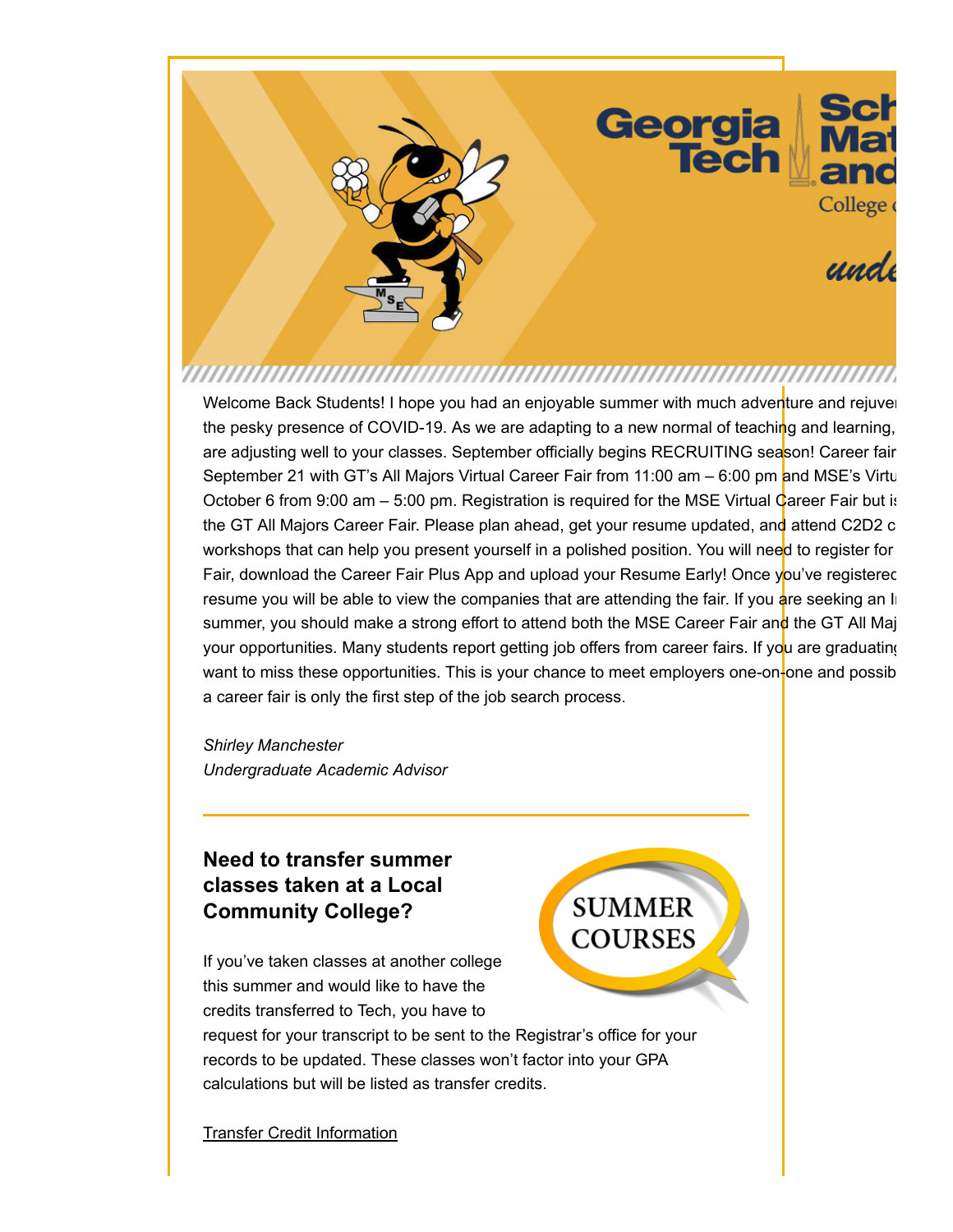

#### **Important Dates**:

September 7 – Labor Day (No School) September 7 – Online Graduation Application window for Spring 2021 opens September 21 – GT All Majors Career Fair September 23 – MSE Fall Social

### **What is Career Buzz**?

It's a GT recruitment and management tool for students and alumni to access employment. You will have to set up a profile to get access to Career Fairs, employment opportunities and other campus recruiting events. Visit Career **Buzz** 





### Resume & Career Workshops**:**

Career Discovery and Development offers a variety of career workshops that can help you prepare for the Recruiting season:

Resume, Career Fair Prep, How to Introduce Yourself to a Recruiter September 3, 11:00 AM EST, Webinar

A workshop centered on resume content and formatting for all levels of student job applicants, plus strategy about how to make career fairs productive for the average jobseeker.

#### Career Chat Hour

September 3, 12:00 PM EST, Webinar

Join the Career Center for our Career Chat Hour, exclusively for students, both undergrad and grad. Pose questions, get advice from career advisors about search strategy, find out about job market trends, hear what employers are telling us, and share suggestions for how we can help you.

**How to Navigate in a Virtual World** September 3, 12:00 PM EST via Microsoft Teams, Webinar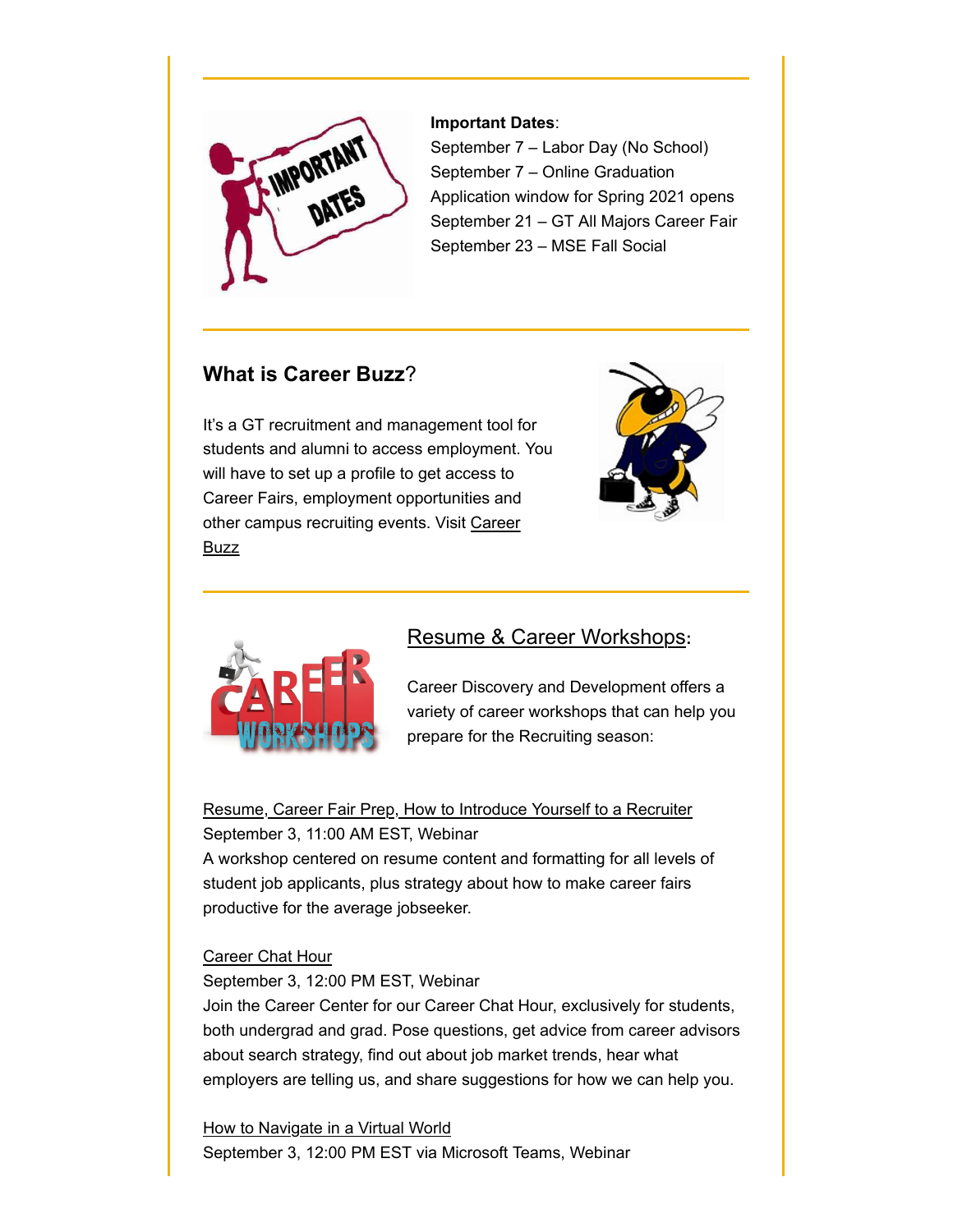This webinar is targeted for diverse college students covering the best practices when interviewing, networking, and navigating the digital environment when looking for a job, internship, or co-op, followed by a Q&A. Please be aware that this is an online event, so be sure to be in a place with good Wi-Fi to enjoy the entire event.

## Career Fair Virtual Platform Demo (Highly Suggested)

September 10, 11:00 AM EST, Webinar Join us to learn more about our Virtual All Majors Career Fair this Fall and ask the Career Center questions about Career Eco, CareerBuzz, and what a virtual career platform means.

#### Employer Insight

September 10, 12:00 pm EST, Webinar GT Career Center Corporate Partners present successful job searching tips and how to manage your personal brand.

Resume Career Fair Prep, How to Talk to a Recruiter September 10, 5:00 PM EST, Webinar

Resume Reviews – Career Center Virtual Drop-Ins September 16, 12:00 PM & September 17, 10:00 AM EST, Online Chat Room

Connect online with the Career Advisors to have your resume critiqued and ready for the Fall recruiting season. Instructions:

- 1. Login to CareerBuzz
- 2. Click on the Live Chat icon on the right-hand side of your CareerBuzz dashboard, under Upcoming Events



GT All Majors Career Fair September 21 & 22, 11:00 am – 6:00 pm

MSE Virtual Career Fair October 6, 9:00 am - 5:00 pm *The MSE Career Fair is open to MSE students and*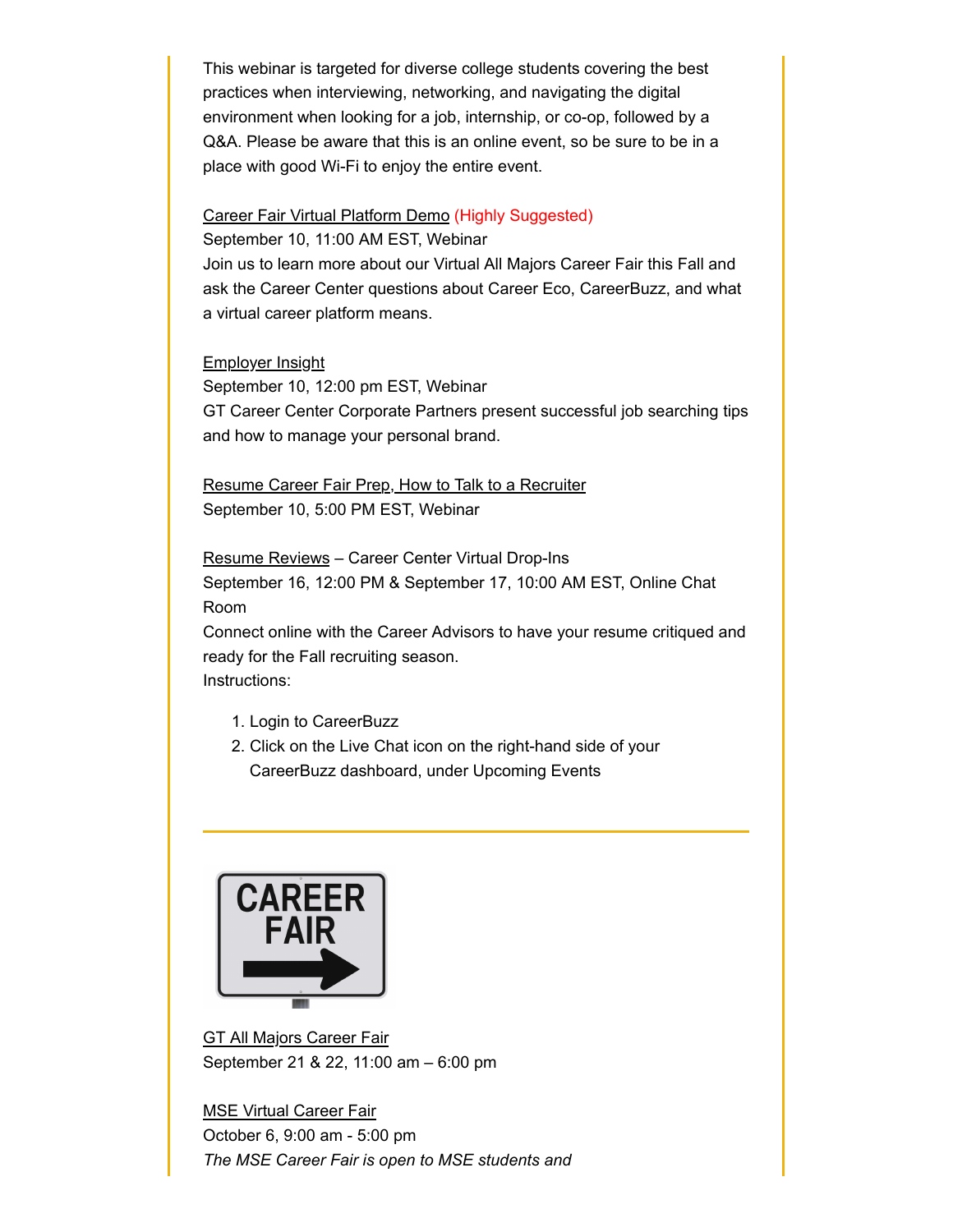*students pursuing the MSE Minor RSVP, Download the Career Fair Plus App and Upload Resume*

### **2020 George Wingfield Semmes Memorial Scholarship Competition**

**Application Process:** August 17<sup>th</sup> - Application released September 9<sup>th</sup> - Completed Application due by 11:59 pm EST September 21 - Finalist notifications September 23-24 - Finalist interviews (evening) September 28<sup>th</sup> - Scholarship recipients notified



Recommendation Form Questions?

### **Graduate School Workshops**

1. How to write a personal statement: geared toward NSF GRFP, but applicable to the genre of personal statements generally. Thursday, September 10 at 11:00 am.



2. How to write a research proposal (research statement) Since writing a compelling research proposal is an essential skill, this one will be useful to everyone, though particularly important for those of you applying for NSF GRFP or other fellowships this fall. Thursday, September 17 at 11:00 am.

*We encourage all 1st- through 3rd-year undergraduate students to attend Workshop 1 even if you are not applying for anything this year. Empirical evidence shows that your odds of being successful when you do apply increase if you start learning about what applying for fellowships entails early on, well before you do the actual applying.*

Please register here for the Fall 2020 Fellowship Workshops by September 9. A BlueJeans invitation will be sent to those who register.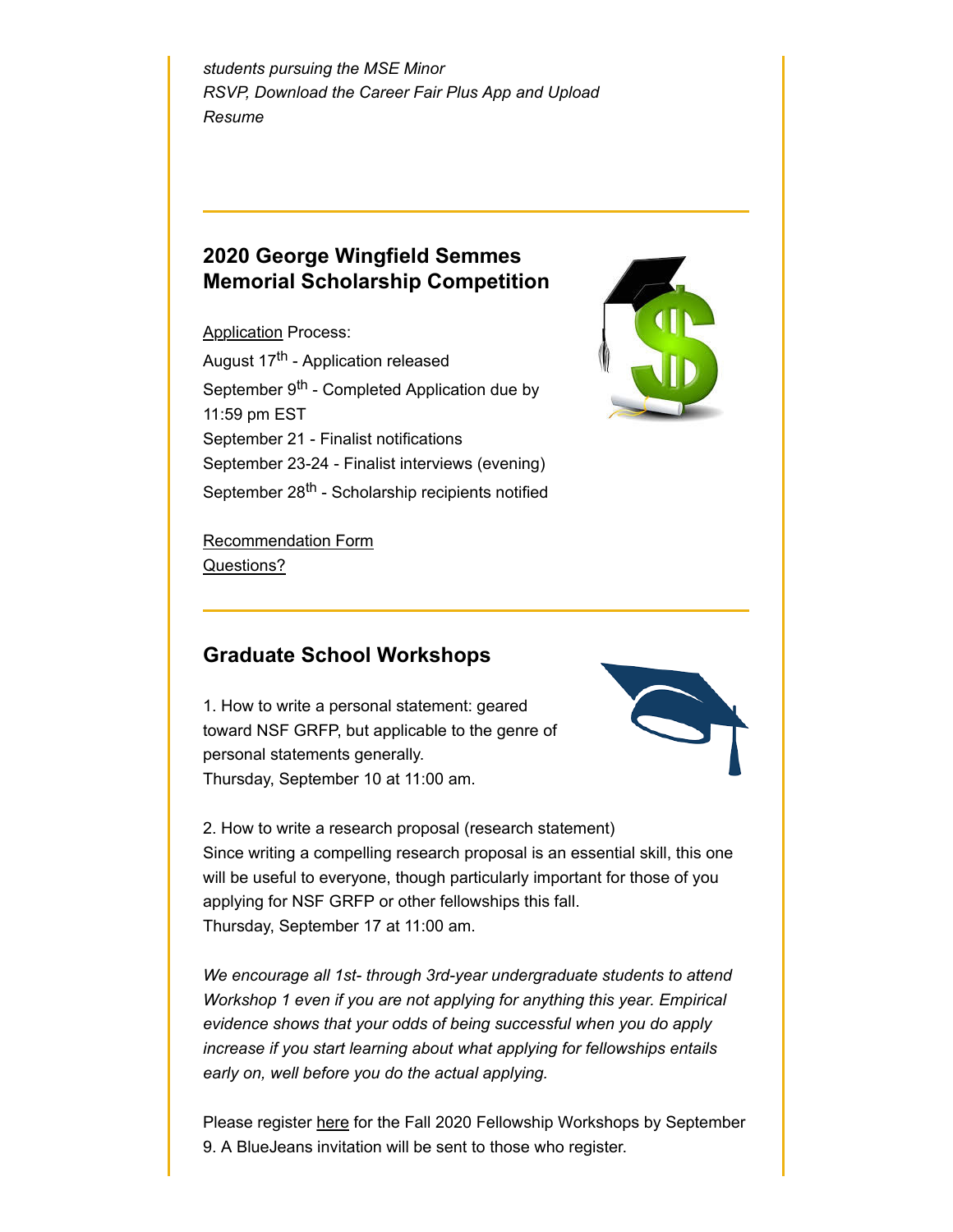**Applying to Graduate School** September 23, 11-00 – noon Bluejeans link will be sent after registration is completed. Come to the workshop even if you don't plan to apply this year; it's good to get this information early.



Click here to join the fun!



### **Interested in a co-op or internships?**

Get info here!

FAQ's

**GT DOPP Pinterest** 

**Study Abroad** Fair **September 29, 10 am - 2 pm Exhibition Hall**

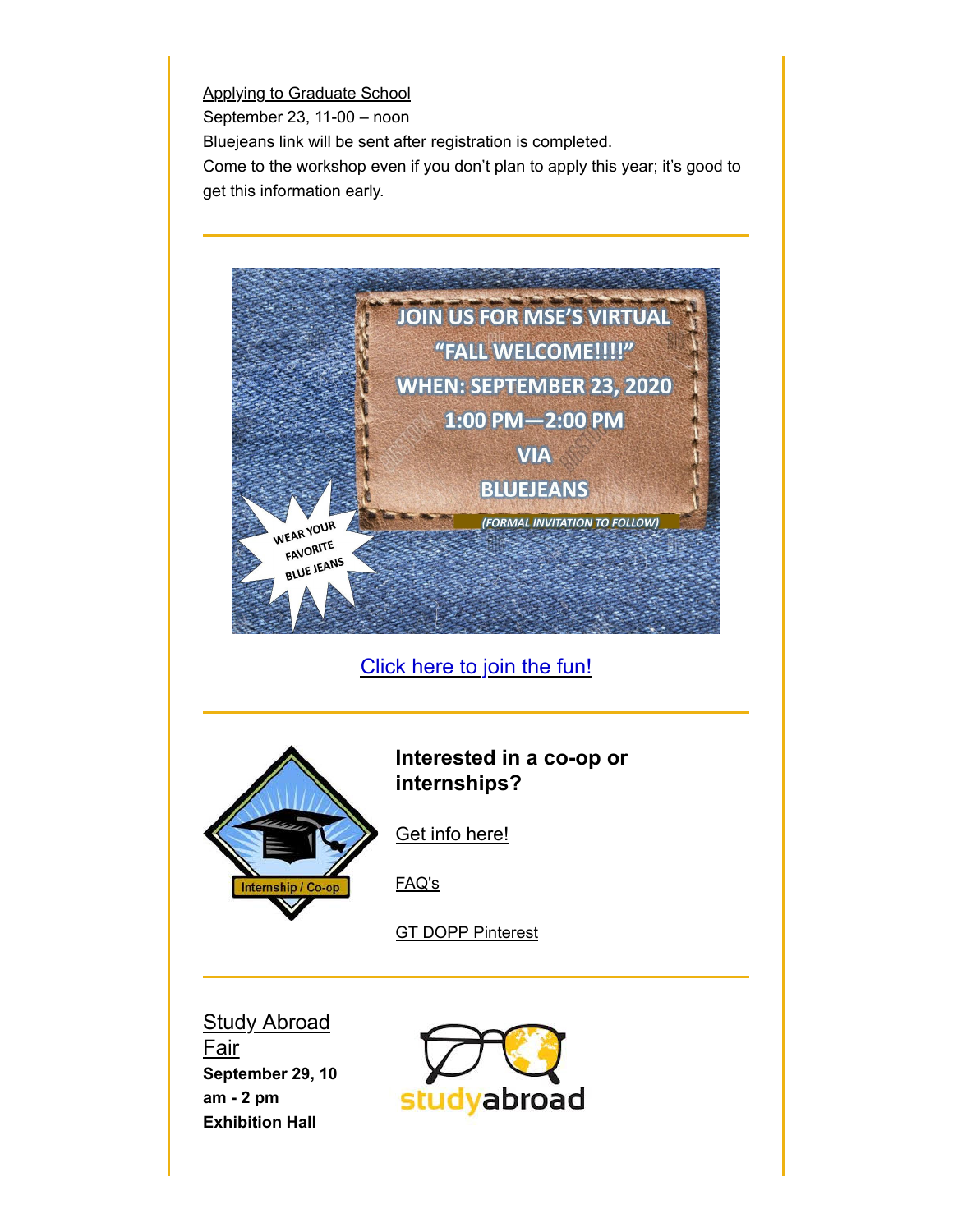#### **Study Abroad FAQ**

### **Interested in Research?**

#### **Process to initiate UG Research in MSE**

- Create/Update resume
- Email your resume to **Tia Williams** stating your interest for Research and she will distribute your resume to the MSE faculty listserv
- You can also go onto the MSE website, go to faculty page and email them directly.
- UG Research is not limited to MSE.
- Register your research for Credit/Pay as per your class level. Research Authorization form processing will be done via DocuSign

Questions? Contact Tia Williams



Amazon Robotics Tech Talk September 23, 4:00 PM EST, Virtual event Learn more about Amazon Robotics and to mix and mingle with members of our Software Engineering and Leadership

Teams!

### NASA Jet Propulsion Laboratory Information Session

#### September 15, 5:00 pm, Virtual event

NASA's Jet Propulsion Laboratory is a federally funded research and development center (FFRDC) for robotic space and Earth science missions. Since the 1930s, JPL creations and discoveries have led to many of the nation's "firsts," including the first U.S. Earth-orbiting satellite, interplanetary spacecraft, lunar lander, planetary rover, and first spacecraft to leave the solar system. Join us for this information session to hear directly from a panel of JPLers on what it is like to work at JPL and the opportunities to have available. Visit our company website to learn more about our organization. Register here.

More opportunities

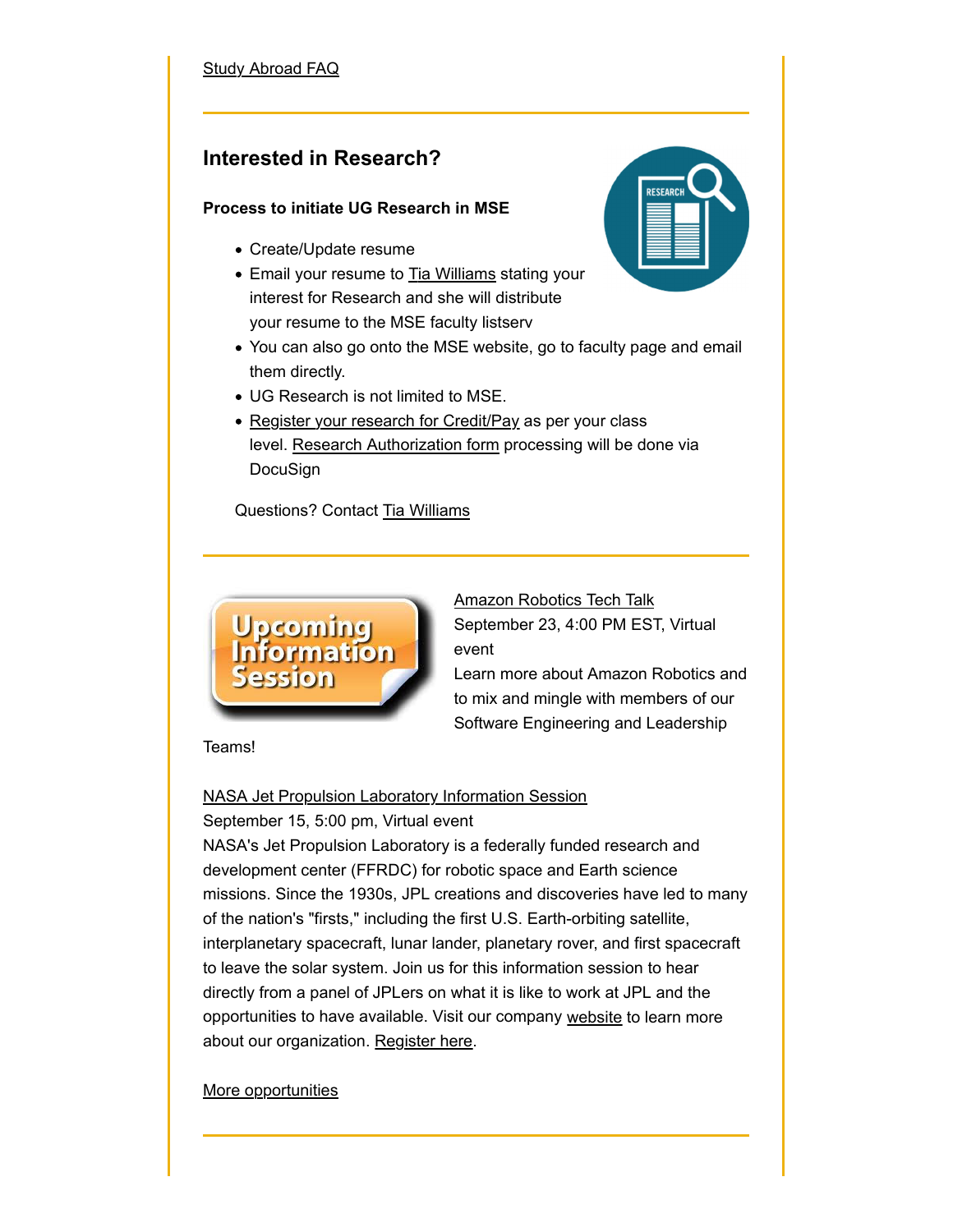How to Afford Study Abroad Georgia September 1, 11:00 AM EST, Virtual Tech event Come learn what makes study abroad more affordable.



*Academic Support Resources*

*Campus Resources*

*Study Tips*

Undergraduate Student Handbook

**Stamps Health Center** 

Tutoring Services

**Community Service Information** 

Library Resources

Counseling Services

## **Support Corner**

Resources are available if you or a peer is in need of support outside of academics.



**Office of** 

Education

ernational

The GT Counseling Center , located in the Flag Building, the GT Counseling Center welcomes walk-ins from 8am to 5pm.

After hours, contact the GT Police Department at 404.894.2500 and ask to speak with an on-call counselor.

The Office of the VP-Dean of Students offers a referral resource for concerns about a fellow student or if you need assistance yourself.